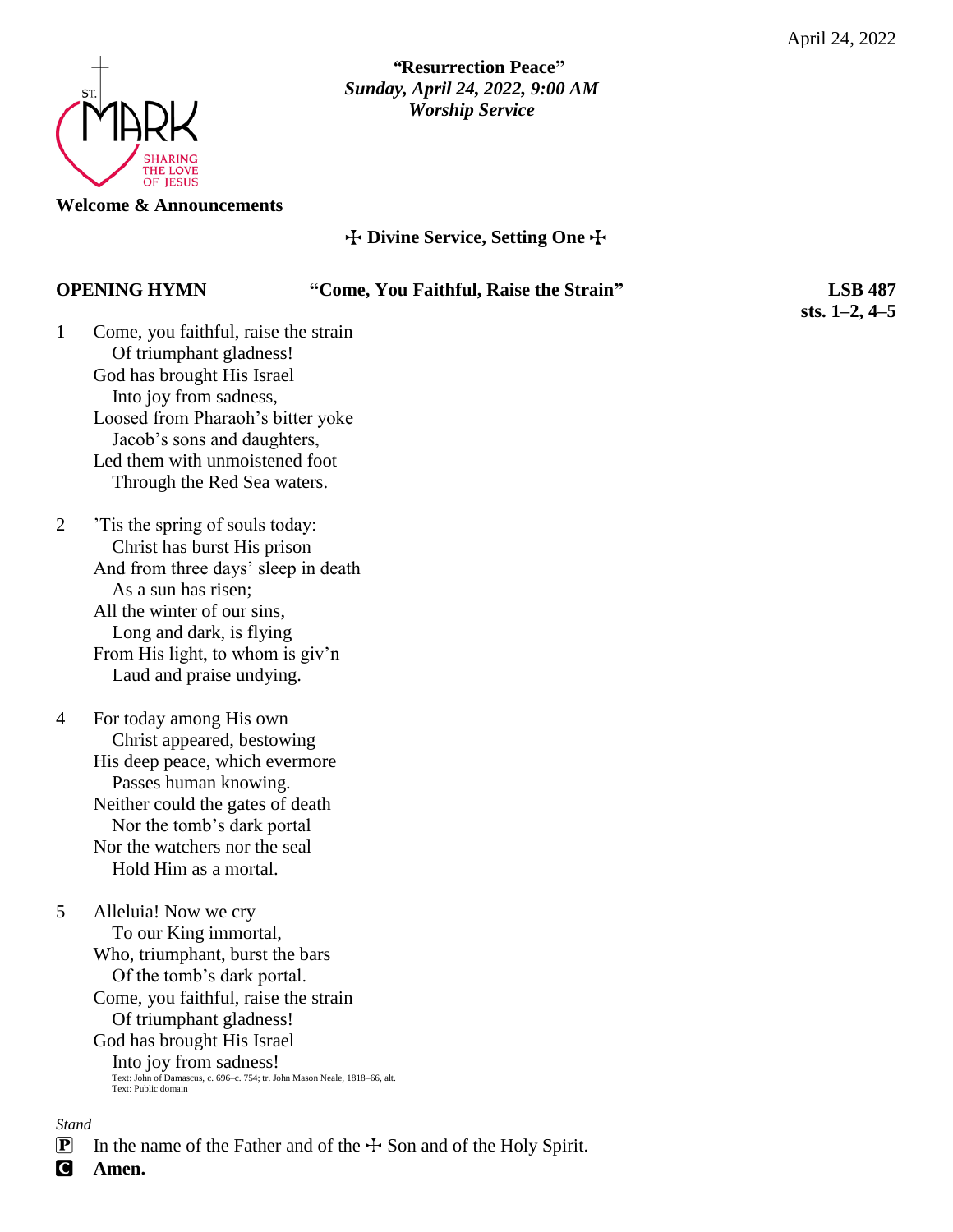- $\mathbf{P}$  If we say we have no sin, we deceive ourselves, and the truth is not in us.
- C **But if we confess our sins, God, who is faithful and just, will forgive our sins and cleanse us from all unrighteousness.**
- P Let us then confess our sins to God our Father.
- C **Most merciful God, we confess that we are by nature sinful and unclean. We have sinned against You in thought, word, and deed, by what we have done and by what we have left undone. We have not loved You with our whole heart; we have not loved our neighbors as ourselves. We justly deserve Your present and eternal punishment. For the sake of Your Son, Jesus Christ, have mercy on us. Forgive us, renew us, and lead us, so that we may delight in Your will and walk in Your ways to the glory of Your holy name. Amen.**
- P Almighty God in His mercy has given His Son to die for you and for His sake forgives you all your sins. As a called and ordained servant of Christ, and by His authority, I therefore forgive you all your sins in the name of the Father and of the  $\pm$  Son and of the Holy Spirit.
- C **Amen.**

## T **Service of the Word** T

### *Sit*

### **First Reading Acts 5:12–32**

Now many signs and wonders were regularly done among the people by the hands of the apostles. And they were all together in Solomon's Portico. None of the rest dared join them, but the people held them in high esteem. And more than ever believers were added to the Lord, multitudes of both men and women, so that they even carried out the sick into the streets and laid them on cots and mats, that as Peter came by at least his shadow might fall on some of them. The people also gathered from the towns around Jerusalem, bringing the sick and those afflicted with unclean spirits, and they were all healed.

But the high priest rose up, and all who were with him (that is, the party of the Sadducees), and filled with jealousy they arrested the apostles and put them in the public prison. But during the night an angel of the Lord opened the prison doors and brought them out, and said, "Go and stand in the temple and speak to the people all the words of this Life." And when they heard this, they entered the temple at daybreak and began to teach.

Now when the high priest came, and those who were with him, they called together the council and all the senate of Israel and sent to the prison to have them brought. But when the officers came, they did not find them in the prison, so they returned and reported, "We found the prison securely locked and the guards standing at the doors, but when we opened them we found no one inside." Now when the captain of the temple and the chief priests heard these words, they were greatly perplexed about them, wondering what this would come to. And someone came and told them, "Look! The men whom you put in prison are standing in the temple and teaching the people." Then the captain with the officers went and brought them, but not by force, for they were afraid of being stoned by the people.

And when they had brought them, they set them before the council. And the high priest questioned them, saying, "We strictly charged you not to teach in this name, yet here you have filled Jerusalem with your teaching, and you intend to bring this man's blood upon us." But Peter and the apostles answered, "We must obey God rather than men. The God of our fathers raised Jesus, whom you killed by hanging him on a tree. God exalted him at his right hand as Leader and Savior, to give repentance to Israel and forgiveness of sins. And we are witnesses to these things, and so is the Holy Spirit, whom God has given to those who obey him."

 $\boxed{\mathbf{P}}$  This is the Word of the Lord.

C **Thanks be to God.**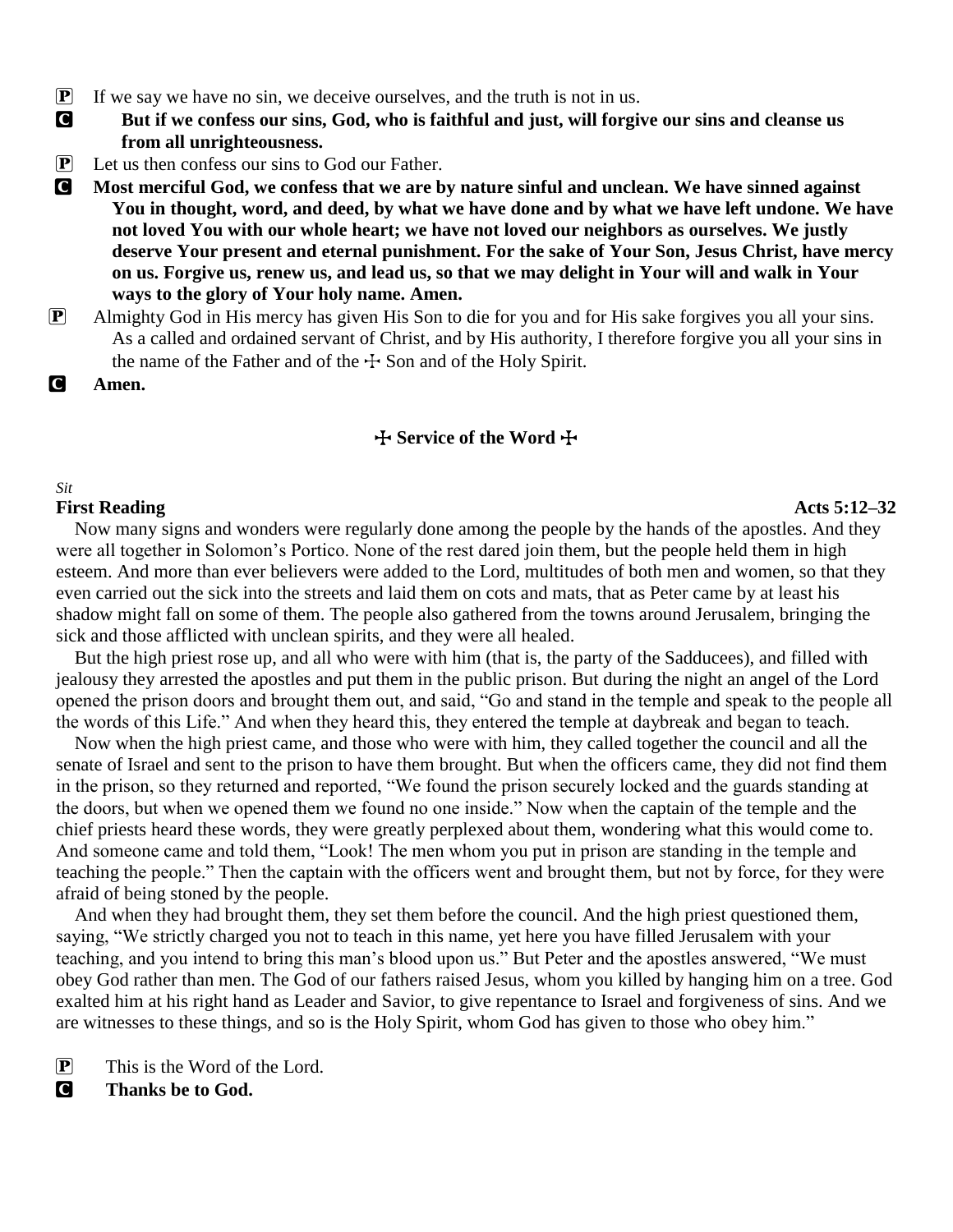John to the seven churches that are in Asia:

Grace to you and peace from him who is and who was and who is to come, and from the seven spirits who are before his throne, and from Jesus Christ the faithful witness, the firstborn of the dead, and the ruler of kings on earth.

To him who loves us and has freed us from our sins by his blood and made us a kingdom, priests to his God and Father, to him be glory and dominion forever and ever. Amen. Behold, he is coming with the clouds, and every eye will see him, even those who pierced him, and all tribes of the earth will wail on account of him. Even so. Amen.

"I am the Alpha and the Omega," says the Lord God, "who is and who was and who is to come, the Almighty."

I, John, your brother and partner in the tribulation and the kingdom and the patient endurance that are in Jesus, was on the island called Patmos on account of the word of God and the testimony of Jesus. I was in the Spirit on the Lord's day, and I heard behind me a loud voice like a trumpet saying, "Write what you see in a book and send it to the seven churches, to Ephesus and to Smyrna and to Pergamum and to Thyatira and to Sardis and to Philadelphia and to Laodicea."

Then I turned to see the voice that was speaking to me, and on turning I saw seven golden lampstands, and in the midst of the lampstands one like a son of man, clothed with a long robe and with a golden sash around his chest. The hairs of his head were white like wool, as white as snow. His eyes were like a flame of fire, his feet were like burnished bronze, refined in a furnace, and his voice was like the roar of many waters. In his right hand he held seven stars, from his mouth came a sharp two-edged sword, and his face was like the sun shining in full strength.

When I saw him, I fell at his feet as though dead. But he laid his right hand on me, saying, "Fear not, I am the first and the last, and the living one. I died, and behold I am alive forevermore, and I have the keys of Death and Hades.

 $\mathbf{P}$  This is the Word of the Lord.

C **Thanks be to God.**

### *Stand*

**Alleluia and Verse LSB 156**

# C **Alleluia.**

**Lord, to whom shall we go? You have the words of eternal life. Alleluia, alleluia.**

- P The Holy Gospel according to St. John, the twentieth chapter.
- **G** Glory to You, O Lord.

On the evening of that day, the first day of the week, the doors being locked where the disciples were for fear of the Jews, Jesus came and stood among them and said to them, "Peace be with you." When he had said this, he showed them his hands and his side. Then the disciples were glad when they saw the Lord. Jesus said to them again, "Peace be with you. As the Father has sent me, even so I am sending you." And when he had said this, he breathed on them and said to them, "Receive the Holy Spirit. If you forgive the sins of anyone, they are forgiven; if you withhold forgiveness from anyone, it is withheld."

Now Thomas, one of the Twelve, called the Twin, was not with them when Jesus came. So the other disciples told him, "We have seen the Lord." But he said to them, "Unless I see in his hands the mark of the nails, and place my finger into the mark of the nails, and place my hand into his side, I will never believe."

**Holy Gospel** *John 20:19–31*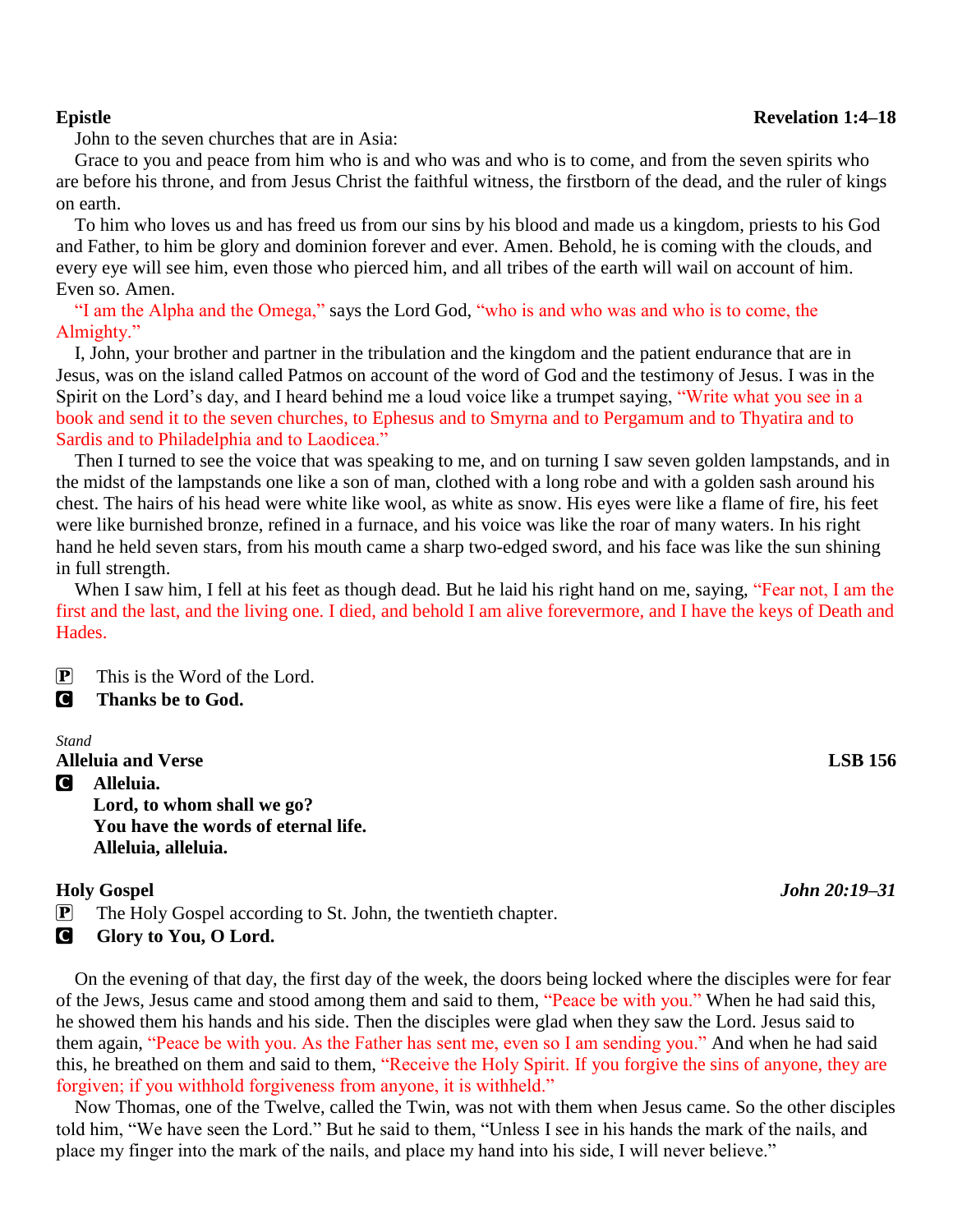Eight days later, his disciples were inside again, and Thomas was with them. Although the doors were locked, Jesus came and stood among them and said, "Peace be with you." Then he said to Thomas, "Put your finger here, and see my hands; and put out your hand, and place it in my side. Do not disbelieve, but believe." Thomas answered him, "My Lord and my God!" Jesus said to him, "Have you believed because you have seen me? Blessed are those who have not seen and yet have believed."

Now Jesus did many other signs in the presence of the disciples, which are not written in this book; but these are written so that you may believe that Jesus is the Christ, the Son of God, and that by believing you may have life in his name.

P This is the Gospel of the Lord.

C **Praise to You, O Christ.**

*Sit*

|               | <b>SERMON HYMN</b>                                                                                                                                                                                                                                      | "O Sons and Daughters of the King" | <b>LSB 470</b><br>sts. $1-4$ |
|---------------|---------------------------------------------------------------------------------------------------------------------------------------------------------------------------------------------------------------------------------------------------------|------------------------------------|------------------------------|
| $\mathbf{1}$  | O sons and daughters of the King,<br>Whom heav'nly hosts in glory sing,<br>Today the grave has lost its sting!<br>Alleluia, alleluia, alleluia!                                                                                                         |                                    |                              |
| 2             | That Easter morn, at break of day,<br>The faithful women went their way<br>To seek the tomb where Jesus lay.<br>Alleluia, alleluia, alleluia!                                                                                                           |                                    |                              |
| 3             | An angel clad in white they see,<br>Who sits and speaks unto the three,<br>"Your Lord will go to Galilee."<br>Alleluia, alleluia, alleluia!                                                                                                             |                                    |                              |
| 4             | That night the_apostles met in fear;<br>Among them came their master dear<br>And said, "My peace be with you here."<br>Alleluia, alleluia, alleluia!<br>Text: attr. Jean Tisserand, d. 1494; tr. John Mason Neale, 1818-66, alt.<br>Text: Public domain |                                    |                              |
| <b>Sermon</b> |                                                                                                                                                                                                                                                         | "Resurrection Peace"               |                              |
|               | <b>RESPONSIVE HYMN</b>                                                                                                                                                                                                                                  | "O Sons and Daughters of the King" | <b>LSB 470</b><br>sts. $5-9$ |
| 5             | When Thomas first the tidings heard<br>That they had seen the risen Lord,<br>He doubted the disciples' word.<br>Alleluia, alleluia, alleluia!                                                                                                           |                                    |                              |
| 6             | "My piercèd side, O Thomas, see<br>And look upon My hands, My feet;<br>Not faithless but believing be."<br>Alleluia, alleluia, alleluia!                                                                                                                |                                    |                              |
| 7             | No longer Thomas then denied;<br>He saw the feet, the hands, the side;                                                                                                                                                                                  |                                    |                              |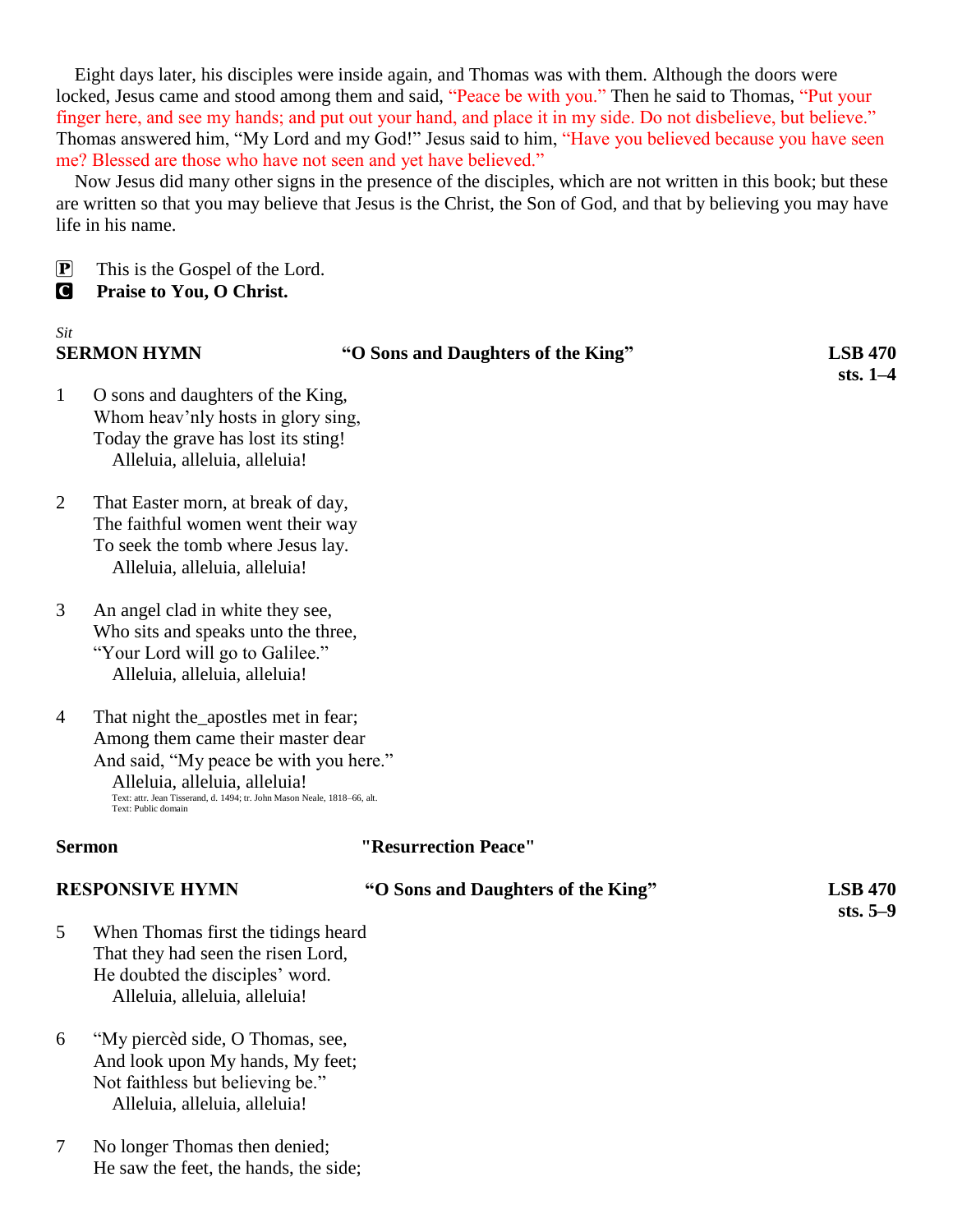"You are my Lord and God!" he cried. Alleluia, alleluia, alleluia!

- 8 How blest are they who have not seen And yet whose faith has constant been, For they eternal life shall win. Alleluia, alleluia, alleluia!
- 9 On this most holy day of days Be laud and jubilee and praise: To God your hearts and voices raise. Alleluia, alleluia, alleluia! Text: attr. Jean Tisserand, d. 1494; tr. John Mason Neale, 1818–66, alt. Text: Public domain

### *Stand*

**Apostles' Creed**

C **I believe in God, the Father Almighty, maker of heaven and earth.**

> **And in Jesus Christ, His only Son, our Lord, who was conceived by the Holy Spirit, born of the virgin Mary, suffered under Pontius Pilate, was crucified, died and was buried. He descended into hell. The third day He rose again from the dead. He ascended into heaven and sits at the right hand of God the Father Almighty. From thence He will come to judge the living and the dead.**

**I believe in the Holy Spirit, the holy Christian Church, the communion of saints, the forgiveness of sins, the resurrection of the body,** and the life  $\div$  everlasting. Amen.

### **Prayer of the Church**

### **Lord's Prayer**

C **Our Father who art in heaven, hallowed be Thy name, Thy kingdom come, Thy will be done on earth as it is in heaven; give us this day our daily bread; and forgive us our trespasses as we forgive those who trespass against us; and lead us not into temptation, but deliver us from evil. For Thine is the kingdom**